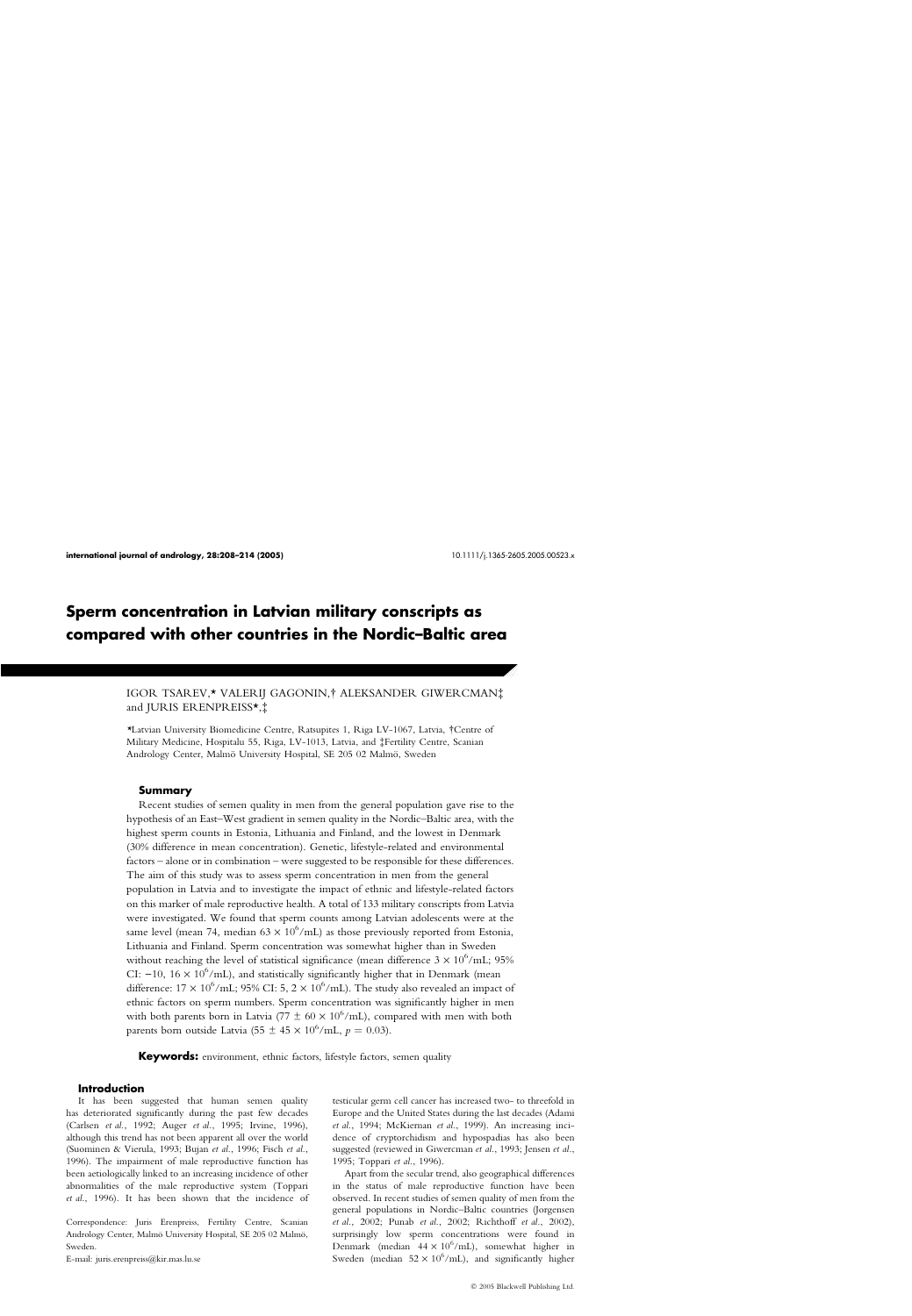in men from Finland (median  $61 \times 10^6/\text{mL}$ ), Lithuania (median  $65 \times 10^6$ /mL), and Estonia (median  $62 \times 10^6$ /mL). These findings led to the hypothesis of an East–West gradient in semen quality in the Nordic–Baltic area (Jorgensen et al., 2002). The same East–West gradient was reported considering the incidence of testicular cancer: Finland and Estonia having the lowest risk of this malignancy, and the highest figures registered in Denmark and Norway. Also the incidence of cryptorchidism was recently reported to be much lower in Finland as compared with Denmark (Boisen et al., 2004).

Consequently a common aetiology of the observed disorders of male reproductive function has been suggested. As a possible cause, exposure to environmentally derived compounds with hormone-like action, the so-called endocrine disrupters, has been proposed (Sharpe & Skakkebaek, 1993; Toppari et al., 1996). The endocrine disrupters are thought to act in an oestrogen- or anti-androgen-like fashion, affecting the male gonad in early foetal life and causing the so-called testicular dysgenesis syndrome (Skakkebaek et al., 2001).

However, also genetic as well as lifestyle related factors (e.g. smoking) might account for geographical differences in male reproductive function (Skakkebaek et al., 2001; Bonde & Storgaard, 2002). An association of in utero exposure to maternal smoking with reduced semen quality and testis size in adulthood has been reported (Storgaard et al., 2003; Jensen et al., 2004). Mother's smoking during pregnancy has also been linked to the risk of testicular cancer among the male offspring (Pettersson et al., 2004). The detrimental effects of exposure to smoking (Kunzle et al., 2003) and to some other environmental and lifestyle-related factors during adulthood on semen quality have also been demonstrated (shortly reviewed in Bonde & Storgaard, 2002).

The aim of this study was to investigate whether sperm concentration among Latvian adolescent males was at the same high level as reported from Estonia and Lithuania, a finding that might support the hypothesis of East–West gradient in the Nordic–Baltic area. Furthermore, we wished to assess the impact of lifestyle related factors on sperm number. Additionally, as Latvia is a multi-ethnic country, we also aimed to address the role of ethnic factors on the reproductive health of individuals exposed to the same environment. Such an approach was not exploited in previous similar studies in other countries.

# Materials and methods

All young men at age of 19 years in Latvia are required to attend a military service board. The board makes a decision on the eligibility of the men for military service (students and men with serious chronic diseases are released from service). As all men must attend the board, whether or not eligible, they can be considered to represent the general population. All 1557 men attending the military service board in Riga

from April 2001 until May 2002 were asked to participate. Among them, 133 (participation rate 8.7%) accepted to participate in the study.

The investigation of subjects was evenly distributed throughout the year. Thirty-six men were investigated during spring periods (March to May), 25 – during summer (June to August), 47 – during autumn (September to November), 25 – during winter (December to February). Sixty-four of investigated were students, 23 were studying and working in parallel, 46 were working. Of these seventeen had 12 classes of school education and 29 did have nine classes of school education. One hundred and twelve subjects came from the capital of Latvia Riga, 15 from smaller Latvian towns and six from rural areas. The mean ( $\pm$ SD) height of the subjects was 183  $\pm$  6.5, median weight  $-71 \pm 8.4$ . According to the data derived from the questionnaire, only one man reported previous difficulties in achieving pregnancy. Other men had no knowledge of their reproductive capability (no women had been impregnated from these men, and they have never tried to achieve pregnancy, according to the data from the questionnaires).

For comparison of different ethnic groups, the men were divided into three groups: both parents born in Latvia (group A,  $n = 73$ ), one parent born outside Latvia (group B,  $n = 35$ ), and both parents born outside Latvia (group C,  $n = 18$ ). Men who were not been born in Latvia ( $n = 3$ ) and men with parents born outside Latvia but within the Baltic region  $(n = 4)$  were excluded from this part of the study. Regions outside of Latvia from which the parents mostly originated included Russia ( $n = 33$ ) and other East– Central Europe countries: Byelorussia ( $n = 6$ ), Ukraine  $(n = 9)$ , Uzbekistan  $(n = 3)$ , Kazakhstan  $(n = 1)$ , and Azerbaijan  $(n = 1)$ .

Every participant filled in a questionnaire, underwent a physical examination (see Table 1) and delivered a semen sample for which he received 8 Euros.

Table 1. Background characteristics of Latvian, Swedish (Richthoff et al., 2002) and Danish (Andersen et al., 2000) military conscripts, based on combined data from the questionnaires and the physical examination

|                        | Latvian<br>men<br>$(n = 133)$ | Swedish<br>men<br>$(n = 248)$ | Danish<br>men<br>$(n = 708)$ |
|------------------------|-------------------------------|-------------------------------|------------------------------|
| Abstinence time (h)    |                               |                               |                              |
| Mean (SD)              | 168 (212)                     | 84 (59)                       | 83 (105)                     |
| Median                 | 109 (61–277) 66 (37–168)      |                               | 61 (14–168)                  |
| $15 - 95\%$ CII        |                               |                               |                              |
| Testicular torsion (%) | 0.8                           | 1.2                           | 0.9                          |
| Inguinal hernia (%)    | 1.5                           | 2.8                           | 3.8                          |
| Epididymitis (%)       | Ω                             | 0.4                           | 0.1                          |
| Varicocele (%)         | 14                            | 8                             | 10                           |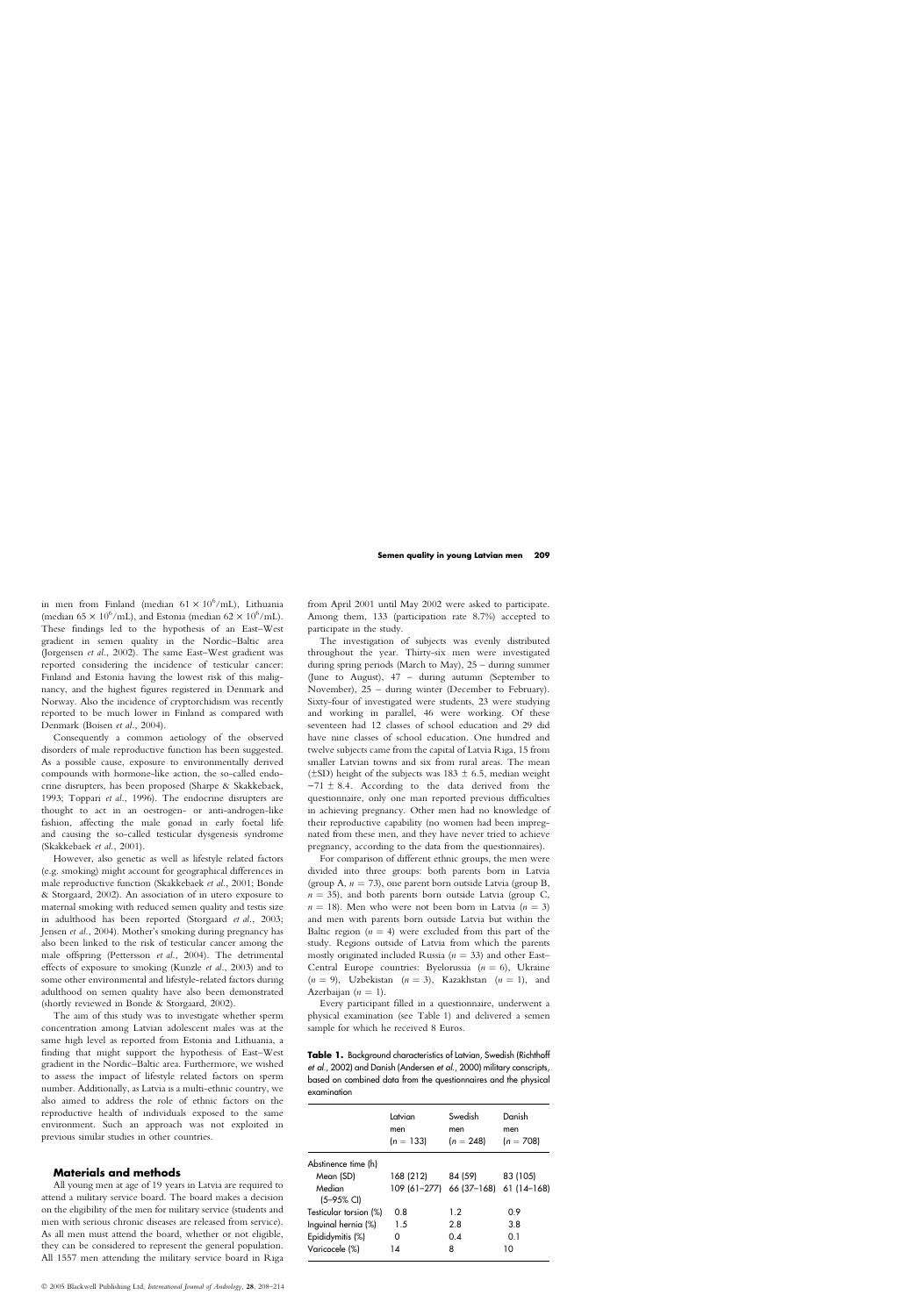All subjects signed a written consent form and the local ethical committee approved the study.

#### Questionnaire

A standardized questionnaire used in the previous studies in the Nordic–Baltic area (Jorgensen et al., 2002) was utilized. The questionnaire included information about previous or current diseases, birthplace of subject and parents and other factors that might influence their reproductive function (like history of cryptorchidism, smoking etc.).

#### Physical examination

All men underwent andrological examination, including scrotal palpation, which was performed by the same physician (J.E.). Testicular volume was assessed using the Prader orchidometer. Varicocele was detected by the palpation, and all stages of varicocele were considered as presence of this condition and allocated into one group.

## Semen analysis

Each man provided a semen sample by masturbation in a room at the laboratory. The men were asked to adhere to 48–168 h of abstinence but in each case the actual abstinence period from the previous ejaculation time (in hours) was recorded. All semen samples were analysed by the same technician, according to published recommendations (World Health Organization, 1999). Samples were allowed to liquefy for 30 min. The sperm concentration was assessed using positive displacement pipettes and improved Neubauer haemocytometer. Sperm morphology was assessed after the Papanicolaou staining using World Health Organization (WHO) criteria.

As the seminal volume in this study was not measured by weighing, as in the other countries, but by estimation from graduated Falcon tubes, our measurements of the seminal volume were not comparable (Jorgensen et al., 1997). The seminal volumes and total sperm counts were therefore not used for the comparative analyses between Latvia and the other countries.

#### Background characteristics

The background characteristics of the Latvian population and the previously published data on Danish (Andersen et al., 2000) and Swedish (Richthoff et al., 2002) conscripts are given in Table 1. According to the questionnaire, four men did previously have asthma, five suffered of another chronic respiratory tract diseases (chronic rhinitis, bronchitis), one experienced cystitis, one has been surgically treated for hydronephrosis. Furthermore, one man reported an orchitis as a complication of parotitis at the age of 17. In another five cases of post-pubertal parotitis it was not complicated by an orchitis.

#### **Statistics**

The confidence intervals (CI) for the mean differences of sperm concentration between Latvia, Sweden and Denmark

were calculated based on a normal distribution (Altman, 1991). In addition, to minimize the effect of length of abstinence period, the sperm concentration was evaluated separately in those subjects having at least 48 h of sexual abstinence prior to delivering the ejaculate, and compared with the data from the same subgroups of men available from Sweden (Richthoff et al., 2002) and Denmark (Andersen et al., 2000). Furthermore, in order to estimate the effect of the abstinence time on sperm concentration, men were divided into five groups: men with abstinence time <48 h  $(n = 23)$ , 48–71 h  $(n = 21)$ , 72–95 h  $(n = 16)$ , 96–120 h  $(n = 16)$ , and men with abstinence time >120 h  $(n = 57)$ .

The influence of place of birth of parents (ethnic origin), smoking of subjects, smoking of mothers during pregnancy, smoking of parents during the childhood of subjects, usage of alcohol and premature birth on sperm concentration was analysed in general linear regression models, adjusted for the abstinence time. The effect of the ethnicity on sperm concentration was additionally adjusted for the smoking of the parents during the childhood of subjects, and vice versa, as these two factors showed the greatest impact on sperm concentration. All hypotheses testing were two-sided with a probability value of 0.05 deemed as significant.

For comparison of the incidence of self-reported cryptorchidism between Latvia, Sweden and Denmark, the Fisher's exact test was performed both for total numbers and for those treated for testicular maldescent. Analyses were conducted with SPSS 11.0 for Windows

## **Results**

Semen quality parameters of Latvian men in comparison with data from Sweden and Denmark are shown in Table 2. Sperm concentrations of young Latvian men appear higher than those in Sweden and Denmark. However, the difference between Latvia and Sweden in mean sperm concentration was not statistically significant (mean difference:  $3 \times 10^6$ /mL; 95% CI: -10,  $16 \times 10^6$ /mL). The mean sperm concentration was significantly higher in Latvia

Table 2. Comparison of sperm concentration  $(x10^6/\text{mL})$  for military conscripts from Latvia with previously published data from Sweden and Denmark (Andersen et al., 2000; Richthoff et al., 2002)

|                                     | Latvia  | Sweden  | Denmark                                      |
|-------------------------------------|---------|---------|----------------------------------------------|
| No. of men<br>included              | 133     | 248     | 708                                          |
| Mean (SD)                           | 74 (58) | 71 (67) | 57 (57)                                      |
| Median<br>$15 - 95$<br>percentiles) |         |         | 63 (5.0-183.6) 52 (5.1-194.7) 41 (3.0-167.0) |

2005 Blackwell Publishing Ltd, International Journal of Andrology, 28, 208–214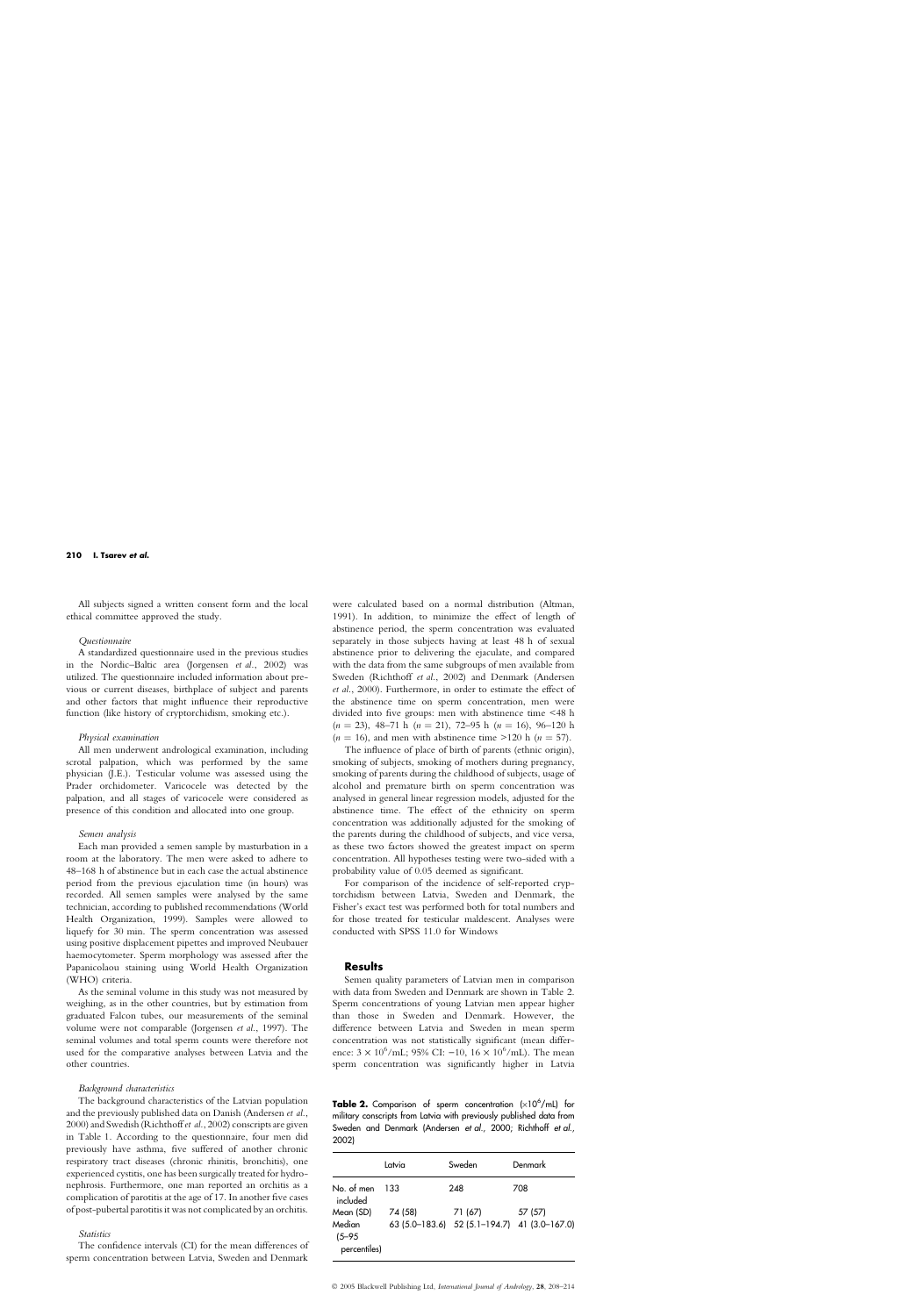compared with Denmark (mean difference:  $17 \times 10^6/\text{mL}$ ; 95% CI: 3.2,  $31 \times 10^6$ /mL). The mean ( $\pm$ SD) seminal volume of Latvian men was  $2.64 \pm 1.5$  mL, the mean ( $\pm$ SD) total sperm count  $-196 \pm 183 \times 10^6/\text{mL}$ . The mean ( $\pm$ SD) proportion of morphologically normal spermatozoa was  $13 + 8\%$ .

When divided into five intervals, an increasing duration of abstinence, up to the interval of 72–95 h, was associated with increasing sperm concentration  $(p \le 0.001)$ , where after no further effect of a longer abstinence period could be observed. In the group of subjects having an abstinence period  $\geq$ 48 h, the median times of abstinence was 114 h (Table 3). For these subgroups sperm concentration in Latvia was significantly higher than in Denmark (mean difference:  $17 \times 10^6$ /mL; 95% CI: 4, 30 ×  $10^6$ /mL), but did not show any significant difference compared with Sweden (mean difference:  $5 \times 10^6$ /mL; 95% CI: -10,  $2 \times 20^6$ /mL). The median time of abstinence for Sweden and Denmark for these subgroups was 72 h in both countries.

The mean sperm concentration was similar for the ethnic groups A and B: 77  $\pm$  60  $\times$  10<sup>6</sup>/mL and 79  $\pm$  65  $\times$  10<sup>6</sup>/mL  $(p = 0.8)$ , respectively. Sperm concentration was higher in

**Table 3.** Comparison of sperm concentration (×10<sup>6</sup>/mL) for Latvian men with previously published data from Sweden (Richthoff et al., 2002) and Denmark (Andersen et al., 2000), restricted to subjects with an abstinence period  $\geq$ 48 h

|                                                        | Latvian | Swedish<br>men $(n = 100)$ men $(n = 223)$ men $(n = 521)$ | Danish                  |
|--------------------------------------------------------|---------|------------------------------------------------------------|-------------------------|
| Mean (SD)<br>Median (5-95 69 (4.8-196)<br>percentiles) | 80 (61) | 75 (70)<br>55 (4.8-219)                                    | 63 (57)<br>45 (3.4–182) |

Table 4. The impact of different life style and premature birth on sperm concentration (adjusted for the abstinence time) in Latvian military conscripts

group A (77  $\pm$  60 × 10<sup>6</sup>/mL), compared with group C  $(55 \pm 45 \times 10^6/\text{mL})$ , but this difference was not statistically significant ( $p = 0.2$ ). However, after adjusting for parents' smoking during childhood of subjects, which was shown to have a detrimental effect on sperm counts (Table 4), and for abstinence time, the difference between ethnic groups A and C became statistically significant ( $p = 0.03$ ).

The proportion of men with self-reported cryptorchidism was significantly lower in Latvia as compared with Denmark (0.8% vs. 12.6%,  $p < 0.001$ ) and even as compared with Sweden (2.8%), the latter difference not being statistically significant ( $p = 0.09$ ). The same was true for men in whom cryptorchidism had been treated: 0.8% vs. 3.8% for Latvian and Danish men ( $p = 0.05$ ), and 1.2% in Sweden  $(p = 0.08)$ .

The impact of life style-related factors and premature birth on semen quality is shown in Table 4. Parents' smoking during the childhood of subjects seemed to be the only one statistically significant detrimental factor for the sperm concentration ( $p = 0.01$ ). However, after adjusting for the abstinence time and the ethnicity, the difference between smoking and non-smoking groups was only borderline statistically significant ( $p = 0.08$ ).

# **Discussion**

In this study we found that sperm concentration among Latvian military conscript is at the same high level as previously reported for corresponding groups of Estonian, Finnish and Lithuanian males, and significantly higher than in Denmark. Furthermore, men born by non-Latvian parents had significantly lower sperm concentration than those having both mother and father of Latvian origin. Apart from confirming the existence of Nordic–Baltic East–West gradient in sperm numbers, our study points to the possible impact of ethnic factors in relation to male reproductive function.

|                                                                        | Mean sperm concentration $(x10^6/mL \pm SD)$ |                         |                 |  |
|------------------------------------------------------------------------|----------------------------------------------|-------------------------|-----------------|--|
| Factor                                                                 | Exposed to factor                            | Not exposed to factor   | p-value         |  |
| Subjects smoking                                                       | $71 \pm 56.2$ (n = 73)                       | $78 \pm 61.5$ (n = 60)  | NS.             |  |
| Mother smoking<br>during pregnancy                                     | $72 \pm 52.8$ (n = 6)                        | $75 \pm 60.8$ (n = 114) | NS              |  |
| At least one parent <sup>a</sup> smoking<br>during subjects' childhood | $66 \pm 49.6$ (n = 79)                       | $88 \pm 68.3$ (n = 53)  | NS <sup>b</sup> |  |
| Any usage of alcohol<br>during the last week                           | $71 \pm 56.6$ (n = 61)                       | $78 \pm 60.4$ (n = 72)  | NS.             |  |
| Premature birth                                                        | $71 \pm 50.8$ (n = 10)                       | $74 \pm 59.6$ (n = 103) | NS              |  |

<sup>a</sup>Number of men with both smoking parents was too small for meaningful comparison; <sup>b</sup>became not significant after has been adjusted for the ethnicity of the parents. NS, not significant.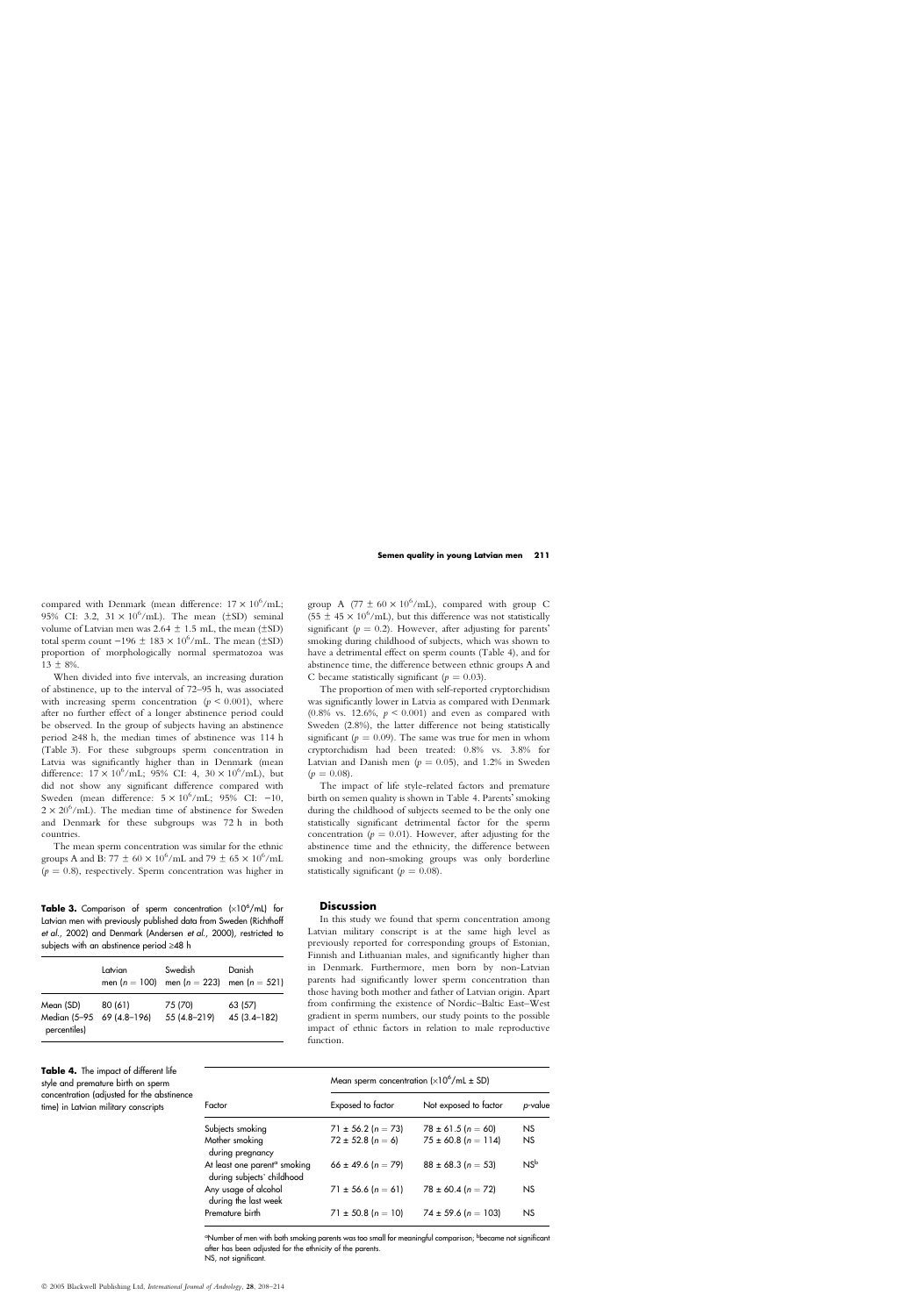As only one man in this study mentioned previous difficulties in achieving pregnancy, and the remaining had no knowledge of their reproductive capability, the low participation rate should not imply any selection bias with respect to fertility. Therefore, we believe that the men delivering a semen sample were representative for the whole group of military conscripts and, therefore, for the general population of Latvian young men. The subjects were selected in a similar way and also age-matched to the men investigated in the other countries.

Because of the inter-laboratory variation in assessment of semen parameters we did not compare sperm motility and morphology but focused only on sperm concentration as the most objective sperm characteristic. Based on investigation of mailed frozen samples, an inter-laboratory coefficient of variation (CV) of 30% for determination of sperm concentration was previously reported (Neuwinger et al., 1990). However, this figure is probably not valid for the CV between the laboratories participating in the Nordic–Baltic monitoring of semen quality. An external quality control study with participation of the laboratories in this region, based on used of mailed samples, has shown a monthto-month variation in the relative counting levels of the participating laboratories. The average CV over a period of 12 months was approximately only 10%, probably because all the participating laboratories performed the analysis according to the most recent WHO guidelines (Richthoff et al., 2002). Furthermore, a 50% reduction of the CV was shown, when the sperm counting was made on fresh ejaculates, and not on mailed samples, which are generally of rather poor quality because of aggregation of the spermatozoa (Richthoff et al., 2002). Additionally, within the framework of the EU project Envir.Reprod.Health, No QLK4–1999–01422 on monitoring male reproductive health, a Nordic–Baltic Quality Control workshop for semen quality assessment was organized in 2003. At the occasion, Latvian technician (the same who performed all semen analyses for the current study) was counting sperm concentration consistently lower than Danish and other Baltic technicians (Jorgensen et al., unpublished data). Therefore, we believe that inter-laboratory variation is not the explanation of the 30% higher mean sperm counts found by us as compared with the Danish data.

The abstinence time was much longer in Latvia than in the other countries (Table 1). In the group of subjects with at least 48 h of abstinence, the median time period was 72 h in Denmark and 114 h in Latvia. The statistical model applied in this study, did not allow adjusting for the time of abstinence. However, in the Latvian material we did not find any changes in sperm concentration, where the length of the abstinence period exceeded the interval of 72–96 h. Therefore, although the impact of this important confounder cannot be totally excluded, we do not believe that the difference in the length of abstinence period can solely explain the difference in sperm concentration between Denmark and Latvia, reported by us.

We have not included the data on seminal volume (and, therefore, total sperm concentration) in comparative analyses as this parameter in our study was not measured by weighing, as in the other countries, but by estimation from graduated Falcon tubes, making the data incomparable. However, preliminary results of an ongoing study on semen quality of military conscripts indicate that when weighting of the ejaculates is applied, the seminal volume is at the same level in Latvia as in Estonia, Lithuania and Finland (Erenpreiss and Tsarev, personal communication).

The existence of East–West gradient in sperm counts, confirmed by us, was not because of the difference in abstinence period as a similar difference was seen for subjects with an abstinence time  $\geq$ 48 h. Moreover, there was an inverse gradient (highest in Denmark and lowest in Latvia) for the proportion of men with self-reported cryptorchidism, which supports the hypothesis of a common cause of disorders of male reproductive health (Sharpe & Skakkebaek, 1993; Skakkebaek et al., 2001).

As Baltic and Finnish men, compared with Danish and Norwegian men have different genetic backgrounds, it can be speculated whether the East–West gradient could be determined by ethnic factors. Finding of higher sperm counts in Southern Sweden as compared with Denmark (Richthoff et al., 2002), indicate an effect of environmental or life style-related factors, as the genetic background of these two population is very similar. Latvians and Lithuanians are genetically different from the Finns, but sperm concentration in young men living in these countries seems to be at the same high level. On the other hand, finding of higher sperm concentration in Latvian men whose both parents are native, compared with those with both parents born outside of Latvia points to possible impact of genetic factors, as all of the men were born and raised in Latvia. The genetic differences between Latvians and Eastern/Central European nations like Russians have been shown based upon investigation of Y chromosome haplogroups and mitochondrial DNA (Rosser et al., 2000; Krausz et al., 2001; Tambets et al., 2004). However, ethnic subgroups living in the same country might differ as considers lifestyle factors not analysed in this study, e.g. eating habits, although the observed ethnic difference became significant after accounting for parents' smoking during the childhood of subjects and the length of sexual abstinence.

It has been shown earlier that lifestyle and health factors can explain differences in male reproductive function (Bonde & Storgaard, 2002; Kunzle et al., 2003). An association between in utero exposure to maternal smoking and reduced semen quality has been demonstrated (Storgaard et al., 2003; Jensen et al., 2004). The results of our study did not support these findings, probably because of the very small group of the mothers smoking during pregnancy  $(n = 6)$ . Other factors, such as subjects' smoking, usage of alcohol, and premature birth showed a slight negative impact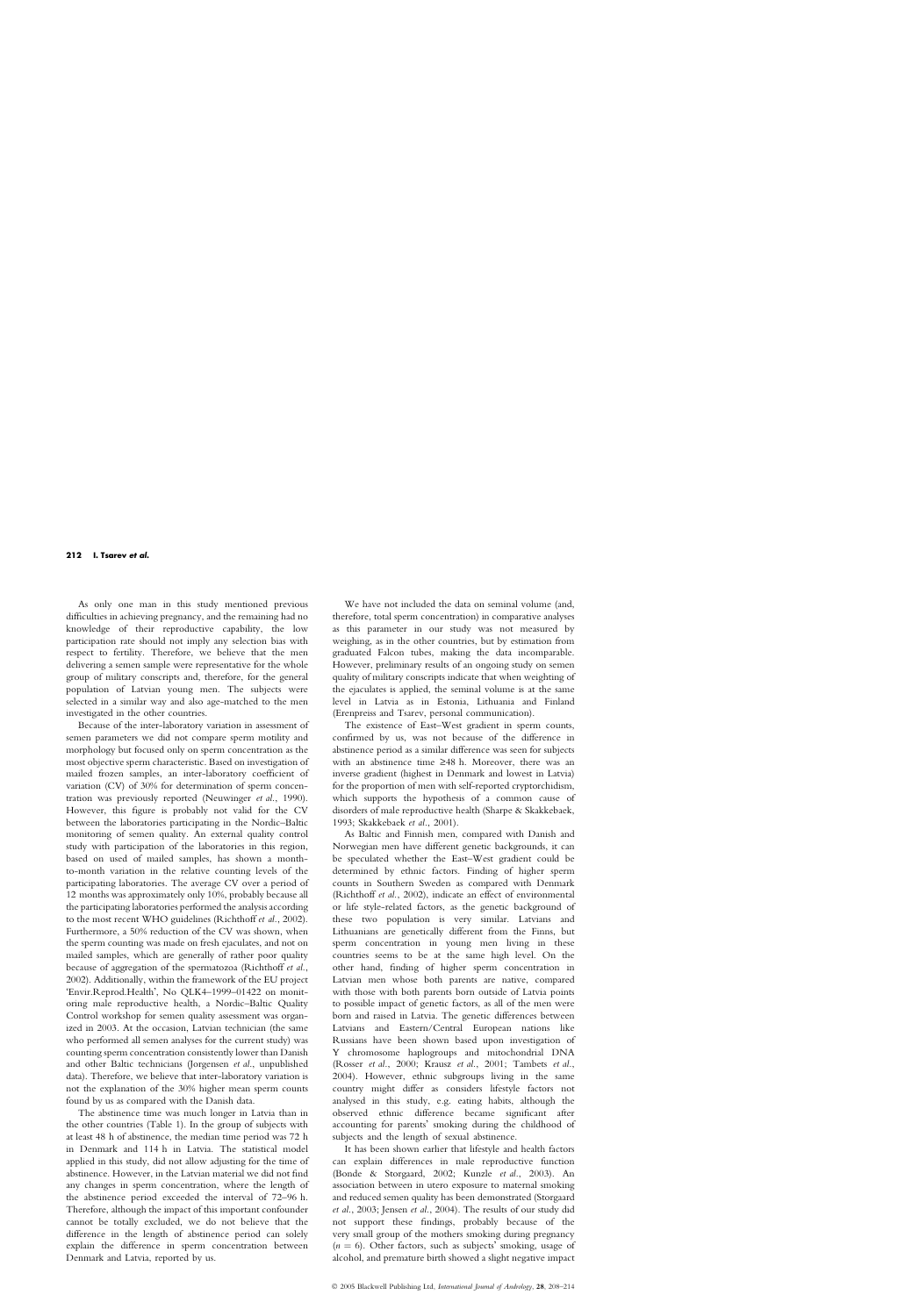on sperm numbers without reaching the level statistical significance. However, our analysis did have a relatively low statistical power and their impact on male reproductive function can not, therefore, be excluded.

In conclusion, our study showed the level of sperm concentration among young Latvian men to be similar to that in Estonia, Lithuania and Finland, somewhat higher than in Sweden and significantly higher than in Denmark. For further elucidation of the importance of genetic, environmental, health and lifestyle-related factors in relation to male reproductive function, a study with inclusion of higher numbers of men of different genetic background, and using

Adami, H. O., Bergstrom, R., Mohner, M., Zatonski, W., Storm, H., Ekbom, A. et al. (1994) Testicular cancer in nine northern European countries. International Journal of Cancer 59, 33–38.

- Altman, D. G. (1991) Practical Statistics for Medical Research. Chapman & Hall, London.
- Andersen, A. G., Jensen, T. K., Carlsen, E., Jorgensen, N., Andersson, A. M., Krarup, T., Keiding, N., Skakkebaek, N. E. (2000) High frequency of sub-optimal semen quality in an unselected population of young men. Human Reproduction 15, 366–372.
- Auger, J., Kunstmann, J. M., Czyglik, F., Jouannet, P. (1995) Decline in semen quality among fertile men in Paris during the past 20 years. The New England Journal of Medicine 332, 281–285.
- Boisen, K. A., Kaleva, M., Main, K. M., Virtanen, H. E., Haavisto, A. M., Schmidt, I. M. et al. (2004) Difference in prevalence of congenital cryptorchidism in infants between two Nordic countries. Lancet 363, 1264–1269.
- Bonde, J. P., Storgaard, L. (2002) How work-place conditions, environmental toxicants and lifestyle affect male reproductive function. International Journal of Andrology 25, 262–268.
- Bujan, L., Mansat, A., Pontonnier, F., Mieusset, R. (1996) Time series analysis of sperm concentration in fertile men in Toulouse, France between 1977 and 1992. British Medical Journal 312, 471– 472.
- Carlsen, E., Giwercman, A., Keiding, N., Skakkebaek, N. E. (1992) Evidence for decreasing quality of semen during past 50 years. British Medical Journal 12, 609–613.
- Fisch, H., Goluboff, E. T., Olson, J. H., Feldshuh, J., Broder, S. J., Barad, D. H. (1996) Semen analyses in 1,283 men from the United States over a 25-year period: no decline in quality. Fertility and Sterility  $65$ , 1009-1014.
- Giwercman, A., Carlsen, E., Keiding, N., Skakkebaek, N. E. (1993) Evidence for increasing incidence of abnormalities of the human testis: a review. Environmental Health Perspectives 101(Suppl. 2), 65–71.
- Irvine, D. S. (1996) Is the human testis still an organ at risk? British Medical Journal 312, 1557–1558.
- Jensen, T. K., Toppari, J., Keiding, N., Skakkebaek, N. E. (1995) Do environmental estrogens contribute to the decline in male reproductive health? Clinical Chemistry 41, 1896–1901.
- Jensen, T. K., Jorgensen, N., Punab, M., Haugen, T. B., Suominen, J., Zilaitiene, B. et al. (2004) Association of in utero exposure to maternal smoking with reduced semen quality and testis size in adulthood: a cross-sectional study of 1,770 young men from the general population in five European countries. American Journal of Epidemiology 159, 49-58.

an expanded questionnaire with more detailed information is undergoing in the Nordic–Baltic countries.

# Acknowledgements

Authors are grateful to Solveiga Hlevicka for the performance of the semen analyses, and to Lars Rylander for assisting in statistical analyses.

The study was financially supported by the Latvian Academy of Sciences (grant No 01.0691), Swedish Research Council (grant no.521–2002–3907), and the Swedish Institute.

## References

- Jorgensen, N., Auger, J., Giwercman, A., Irvine, D. S., Jensen, T. K., Jouannet, P. et al. (1997) Semen analysis performed by different laboratory teams: an intervariation study. International Journal of Andrology 20, 201–208.
- Jorgensen, N., Carlsen, E., Nermoen, I., Punab, M., Suominen, J., Andersen, A. G. et al. (2002) East–West gradient in semen quality in the Nordic–Baltic area: a study of men from the general population in Denmark, Norway, Estonia and Finland. Human Reproduction 17, 2199–2208.
- Krausz, C., Quintana-Murci, L., Rajpert-De Meyts, E., Jorgensen, N., Jobling, M. A., Rosser, Z. H., Skakkebaek, N. E., McElreavey, K. (2001) Identification of a Y chromosome haplogroup associated with reduced sperm counts. Human Molecular genetics 10, 1873–1877.
- Kunzle, R., Mueller, M. D., Hanggi, W., Birkhauser, M. H., Drescher, H., Bersinger, N. A. (2003) Semen quality of male smokers and nonsmokers in infertile couples. Fertility and Sterility 79, 287–291.
- McKiernan, J. M., Goluboff, E. T., Liberson, G. L., Golden, R., Fisch, H. (1999) Rising risk of testicular cancer by birth cohort in the United States from 1973 to 1995. Journal of Urology 162, 361–363.
- Neuwinger, J., Behre, H. M., Nieschlag, E. (1990) External quality control in the andrology laboratory: an experimental multicenter trial. Fertility and Sterility 54, 308–314.
- Pettersson, A., Kaijser, M., Richiardi, L., Askling, J., Ekbom, A., Akre, O. (2004) Women smoking and testicular cancer: one epidemic causing another? International Journal of Cancer 109, 941–944.
- Punab, M., Zilaitiene, B., Jorgensen, N., Horte, A., Matulevicius, V., Peetsalu, A., Skakkebaek, N. E. (2002) Regional differences in semen qualities in the Baltic region. International Journal of Andrology 25, 243–252.
- Richthoff, J., Rylander, L., Hagmar, L., Malm, J., Giwercman, A. (2002) Higher sperm counts in Southern Sweden compared with Denmark. Human Reproduction 17, 2468–2473.
- Rosser, Z. H., Zerjal, T., Hurles, M. E., Adojaan, M., Alavantic, D., Amorim, A. et al. (2000) Y-chromosomal diversity in Europe is clinal and influenced primarily by geography, rather than by language. American Journal of Human Genetics 67, 1526–1543.
- Sharpe, R. M., Skakkebaek, N. E. (1993) Are oestrogens involved in falling sperm counts and disorders of the male reproductive tract. Lancet 29, 1392–1395.
- Skakkebaek, N. E., Rajpert-De Meyts, E., Main, K. M. (2001) Testicular dysgenesis syndrome: an increasingly common